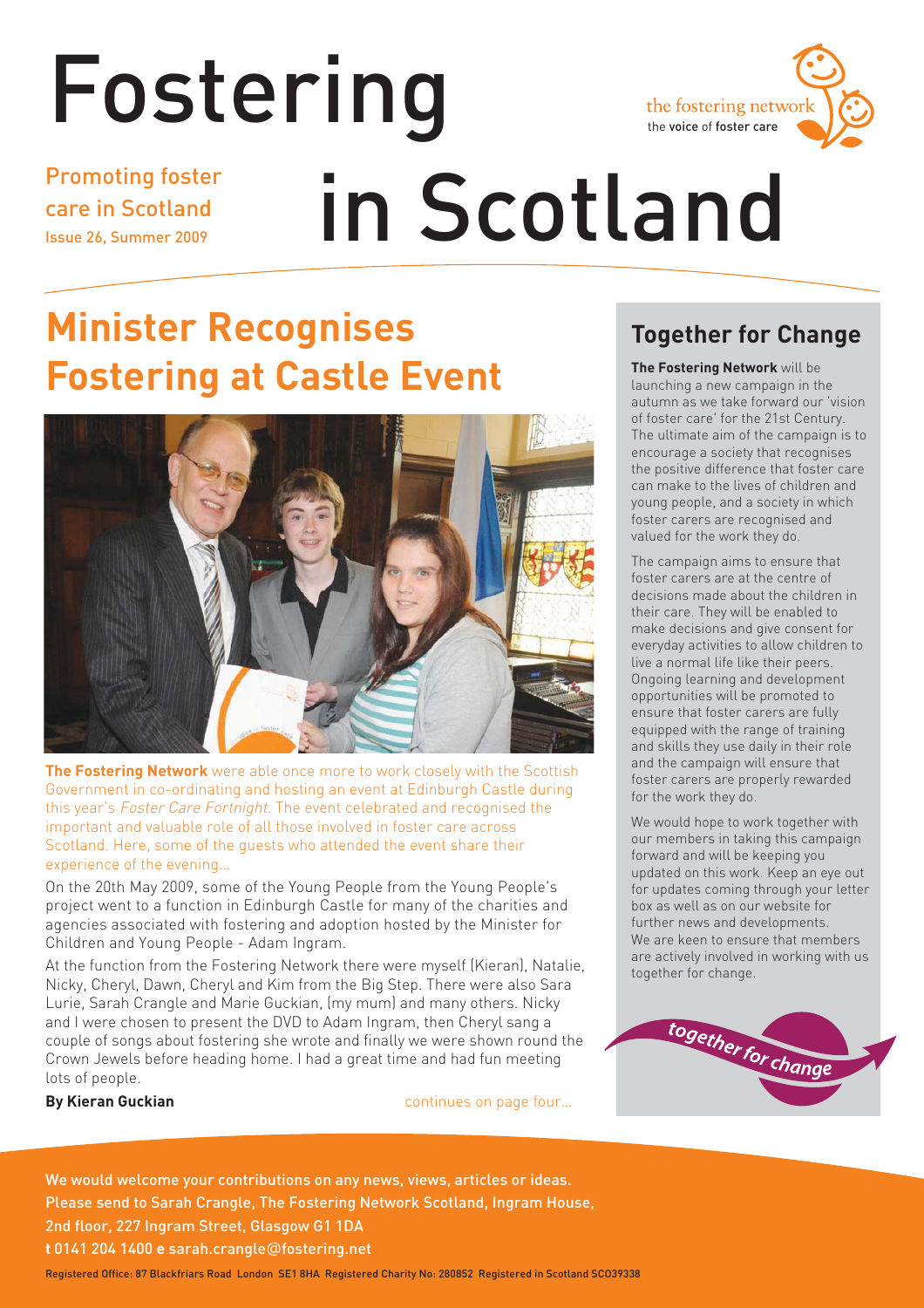## **Contact us at:**

The Fostering Network Scotland Ingram House, 2nd floor 227 Ingram Street Glasgow G1 1DA

**t** 0141 204 1400 **f** 0141 204 6588 **e** scotland@fostering.net

#### **www.fostering.net**

**Advice, Information & Mediation**  Sandra Moody t 0141 204 1400 Sue Hardman (North East) **t** 01330 811896

**Infoline** - For everyday fostering enquiries **t** 020 7261 1884

**Legal, medical & stress helpline** 24 hours, 365 days a year **t** 0844 581 0404

**Core team** Linda Curran (office manager) Deborah Cook (administrator)

**Director** Sara Lurie

**Project worker** Sarah Crangle

**Training & Development** Sue Robertson (training & development manager) Joy Crawford (training & development co-ordinator)



Trek the Great Wall of China and raise money for the Fostering Network



## **Ambitious, Valued and Rewarded**

#### **The Fostering Network's annual conference**

**Join us** on 2nd and 3rd October at this year's conference where we will be raising ambitions and aspirations for fostered children and young people as well as for the foster care workforce.

Featuring a range of speakers, this event will be stimulating and informative and will allow delegates the opportunity to explore their vision for foster care while sharing practice with colleagues

from across the UK.

The conference is being held in York University and will be of interest to anyone with a personal or professional involvement in fostering. To secure your place, you can book by fax, email, post or online. Visit

**www.fostering.net/conference** or call 020 7620 6445 for more information.

## **Holyrood Royal Garden Party**

**The Fostering Network** were delighted when Anne Black and Debbie Booth received an invitation to attend the Royal Garden Party in Holyrood Palace. This is a fantastic recognition of their work around fostering and kinship care and particularly the recent Getting it Right for Every Child reports. We were even more honoured when Anne invited Sandra Moody from our team to accompany her.

Along with about 8,000 others Sandra and Anne made their way to Holyrood Palace in Edinburgh, to enjoy the June sunshine while being served cucumber sandwiches, cake, tea and soft drinks.

Sandra commented: "The Palace gardens and Arthur's Seat provided a spectacular background to an incredible display of hats which definitely eclipsed the ones worn by Anne and myself. We watched from a distance as the Queen was introduced to carefully selected guests and while we didn't get to meet her we were pleased that the Fostering Network was represented at the event."

## **International Screening of Forgotten Voices**

**The Fostering Network's** Forgotten Voices DVD was produced in October 2008 and was the culmination of the work of the young people involved in the Fostering Network's Young People's project. We are pleased that this has recently been invited to be screened by Document 7 as part of their Young People's programme. This is an international film festival which takes place every year in Glasgow.

The film will be followed by discussion about the issues raised with the young people who produced the DVD.

We feel this is a great way of ensuring that the issues surrounding foster care continue to be raised and discussed with an ever widening audience. The festival will take place 21 - 25 October 2009, CCA, Glasgow. For programme details please see their website from the beginning of October www.docfilmfest.org.uk



## **Board of Trustees**

**The Fostering Network** is managed through a board of trustees and senior management team. The board of trustees is made up of elected members of the Fostering Network from across the spectrum of UK fostering, including many individual foster carers. The board members are responsible for ensuring that the Fostering Network meets our strategic goals and objectives. Trustees from across the country are elected at the annual general meeting, held in October and can hold a term of up to three years.

The only trustee currently representing Scotland is Adrian Clark, a Glasgow foster carer, and we want to encourage other members to consider themselves as a suitable candidate for becoming a board member. Further information can be found on our website, and papers for the next AGM will be posted out to you shortly in advance of the October meeting. For further information, please contact Sara Lurie, sara.lurie@fostering.net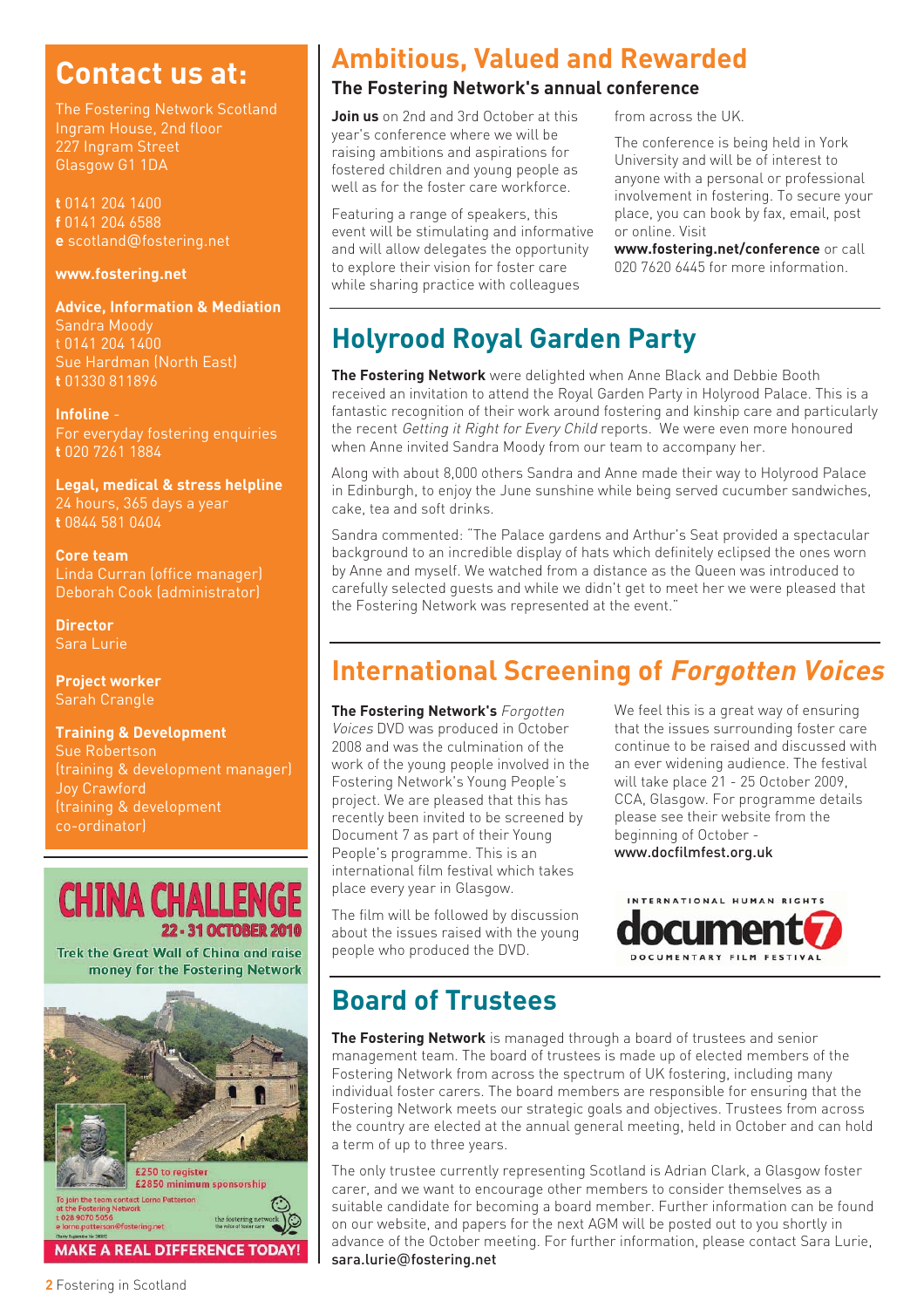# **Dear Members,**

**What a lot has been happening** since the last Fostering in Scotland newsletter!

We are looking forward to the start of the new Fostering Links project and the opportunities to bring together foster carers, social workers from fostering agencies and young people to talk about the important things in foster care services. As always, Sarah Crangle welcomes your ideas for topics for meetings as well as your contributions to the newsletter.

I have been involved with the Scottish Government as they were finalising the new Looked After Children Regulations. These will replace the current Fostering and Looked After Children Regulations in September. Timescales for training and preparing guidance and new procedures are going to be tight but we see the regulations as helping to promote better assessment and planning for

the future of each child who is looked after.

The Edinburgh Castle event was a great success and the Fostering Network is very grateful to the Scottish Government for their commitment to providing an event.

I am really thrilled that for the first time this edition of the newsletter has a letter from a young person who is telling us about his memory of the first time he lived with his foster carers. We look forward to other young people telling their stories and speaking about things that affect them and about what they hope for in foster care.

Since the last newsletter was published, the Scottish Parliament has appointed a new Children's Commissioner, Tam Baillie, and he has said that one of his key priorities will be looked after children.

Staff have been working hard over the last months and our fundraiser in Scotland, Linda Ogston with Phil Jacob from London have done tremendous work in getting funds from trusts and the Big Lottery Fund.

Sandra Moody from the Glasgow Office and I were invited to the Queen's Garden Party at Holyrood Palace at the end of June - quite an event and the fashions were amazing! We caught a glimpse of the Queen in the distanceit would have helped to be 6 feet tall but neither Sandra nor I fall into that category!

Until next time, I hope that you are all having a sunny summer and an excellent holiday.

With best wishes.

Anne Black

## **Sainsbury's is making a difference for the Fostering Network**

**The Fostering Network** is delighted to have been appointed charity of the year by their local Sainsbury's store in Glasgow.

This partnership will mean that for the whole year Sainsbury's on Queen Street, Glasgow, will be supporting us by having collection cans in store, as well as displaying posters highlighting our work! Staff from the store are also being encouraged to organise a range of fun events, such as quiz nights, to raise funds to support our work.

We think this is a fantastic way for not only raising some much needed funds, but also to raise awareness of fostering and the ongoing need for more people to consider fostering.

If your local Sainsbury's is still looking for a local charity to support, why not suggest the Fostering Network?



#### **Young People's newsletter**

The Fostering Network will be launching a newsletter specifically for children and young people in Scotland and want to hear from children of all ages.

If you are a young person, or know a young person who has a story, a poem, a picture or something else to share then send it in to Sarah Crangle and we look forward to seeing it printed in the first edition!

#### **Remember…**

**…our legal helpline** number is available 24 hours a day, 365 days a year. If you need legal or tax advice call our legal advisers on **0844 581 0404.** If you need to make a claim under the insurance, or you require legal representation please contact the legal helpline immediately on 0844 581 0404. Delay may prejudice your legal position. If you are in any doubt about your need to notify a claim under this insurance or for your eligibility to make such a claim you should telephone the legal helpline and ask to speak to a legal adviser.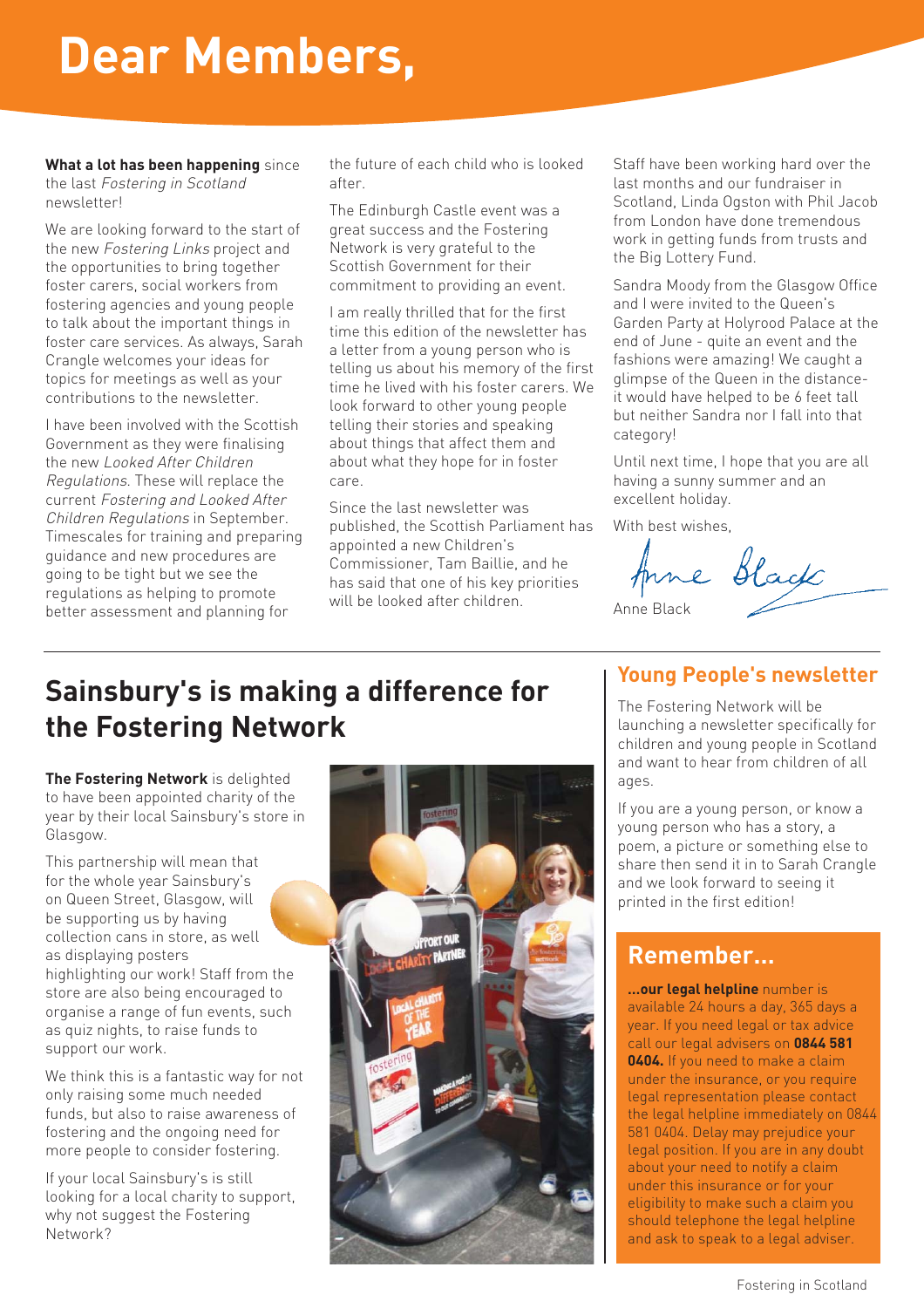## Minister recognises fostering at Castle event



**I would like to say** how honoured I was to be representing Aberdeenshire at an event held by the Scottish Government in Edinburgh Castle on the 20th May 2009, to show their appreciation to all who provide children's services. THAT MEANS YOU.

It began with being taken to the Great Hall in the Castle, piper at the door, along with 180 other foster carers, residential workers, trainers, social workers, etc, being served drinks and delicious nibbles, whilst musicians played softly, giving us a chance to talk to and mix with everyone in the room.

Adam Ingram, MSP, Minister for Children and Young People, thanked all the different aspects of child care

represented and expressed a wish to learn more about our work so that informed improvements can be put in place. He then introduced Sara Lurie, Director of the Fostering Network, who expressed her sincere appreciation for the professional role and achievements of foster carers. She highlighted the work of the Fostering Network and aspirations for the future.

After some delightful entertainment by the musicians, Cheryl Leggett played guitar and sang songs about her experiences in foster care, which were very moving. We

also viewed some thought provoking clips from the Forgotten Voices film, made by the Young People's project.

To round up the delightful evening, Adam Ingram circulated, giving us a chance to put our ideas forward, listening to the personal experiences of our work, whilst we consumed more drinks and scrummy nibbles. Let's hope some of the suggestions were constructive and help improve conditions for the children we look after and attract more people into this essential service.



"The event is a real opportunity for celebrating the success of fostering and the carers and young people that make fostering successful, an event at the Castle I feel does give the importance to fostering that fostering deserves." Worker, independent agency.

Before going home we were shown the Stone of Destiny and the Crown Jewels, which were amazing.

Can I also thank Fiona Culbert, my link worker - Family

Placement, Banchory for making the event into a special day out, allowing time for a little retail therapy, a dash of culture - the Turner Exhibition and a lovely meal at Browns.

**By Elaine Duthie, Foster Carer (Aberdeenshire)**

"We had a fantastic day and it was wonderful to see recognition of all the hard work that foster carers do at the highest level." Worker, local authority.

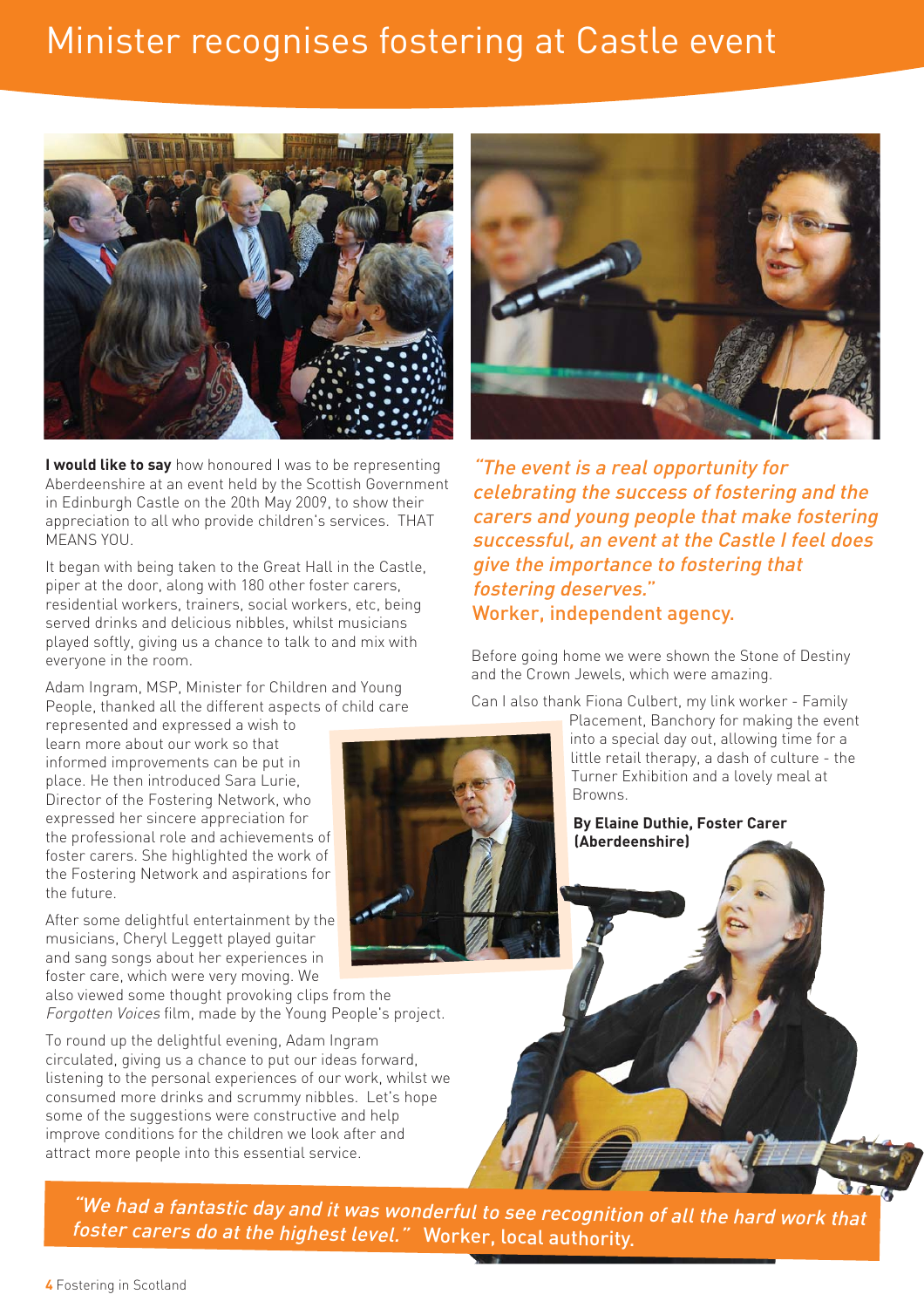**We would love** to hear from people of all ages about their experiences of fostering. So if you are a child or young person who fosters, who is fostered, or if you are a foster carer or social worker, why not send us in your fostering story?

A huge thank you to Declan who has shared his story…

One day i went to two carers one was called Sharon and the other was called Stewart and they had a boy called Nathan who was 9. It was very scary for me because i was only five years old. my mum and dad could not look after me because they were not coping as well as other parents.

I stayed at Craighouse Gardens and my first meal was baked potato and cheese and beans and i said i don't like that so Sharon gave me toast and i said i only like it plain. I had to get my teeth taken out when i was six years old and i had to eat something so i had toast cereal and a drink then i left.

A couple of months later i started to eat fruit and veg and my adult teeth started to grow in. I now go to school every day and work hard and Stewart takes me to football 4 times a week and i play left back and my number on the back of my top is 3 which is my lucky number. Last Saturday i had lived with Sharon and Stewart for five years so we all went to the cinema to see Transformers which was quite long but good. I got to take my three best friends with me then we went to a restaurant called Bisque and had a great meal it was yummy and then one of my friends came for a sleep over. Sharon and Stewart got me lots of very nice presents. I like living with Sharon and Stewart and i think i will live here till i'm 35 lol. It's the school holidays next week and we're going to Greece - yippee

By Declan P

### **Looked After Children Scotland Regulations…**

….have now been laid before Parliament and can be viewed on the OPSI website:

#### **http://www.opsi.gov.uk/legislation/sco tland/ssi2009/ssi\_20090210\_en\_1**

These regulations will be replacing the existing version of the Fostering and Looked after Children Regulations and contain information related to fostering, kinship care and residential care and will keep the

child at the centre, while also underlining the significant role that many children.

The Fostering Network and BAAF Scotland have been commissioned by the Scottish Government to write the guidance to support these the next newsletter.

## **Recognising Sons My life and Daughters**

**The Fostering Network** recognises the fantastic contribution that sons and daughters make to fostering and are holding their first Sons and Daughters Week in October.

The campaign will encourage everyone to recognise and celebrate sons and daughters of foster carers throughout the October school holidays by running different activities and events. The team in Glasgow are also planning events so get in touch to find out more!

#### **What's happening in your area?**

We would love to hear what is going on locally in your area. So if you have any events coming up during Sons and Daughters week, or any other time, please get in touch with Sarah in Glasgow, sarah.crangle@fostering.net

#### **Thank you**

The Fostering Network want to make sure that the sons and daughters of foster carers feel appreciated and valued. We received loads of amazing photos in our recent competition and are using the winning picture to make a card that fostering services can use to send out to say a huge "thank you" for everything sons and daughters do within a foster family.

Fostering services can order the cards free of charge by contacting Harriet Campbell at harriet.campbell@fostering.net or call 020 7620 6445

#### **Fostering film showcase**

We will also be showcasing films made by young people with experience of fostering at the Channel 4 cinema in London on 27 October. The event is open to all sons and daughters between 11 and 21 years old and places will be allocated free of charge on a first come, first served basis. Lunch and refreshments will be included but unfortunately the Fostering Network will not be able to offer travel expenses.

For more information on this, contact Harriet (number and email info is above).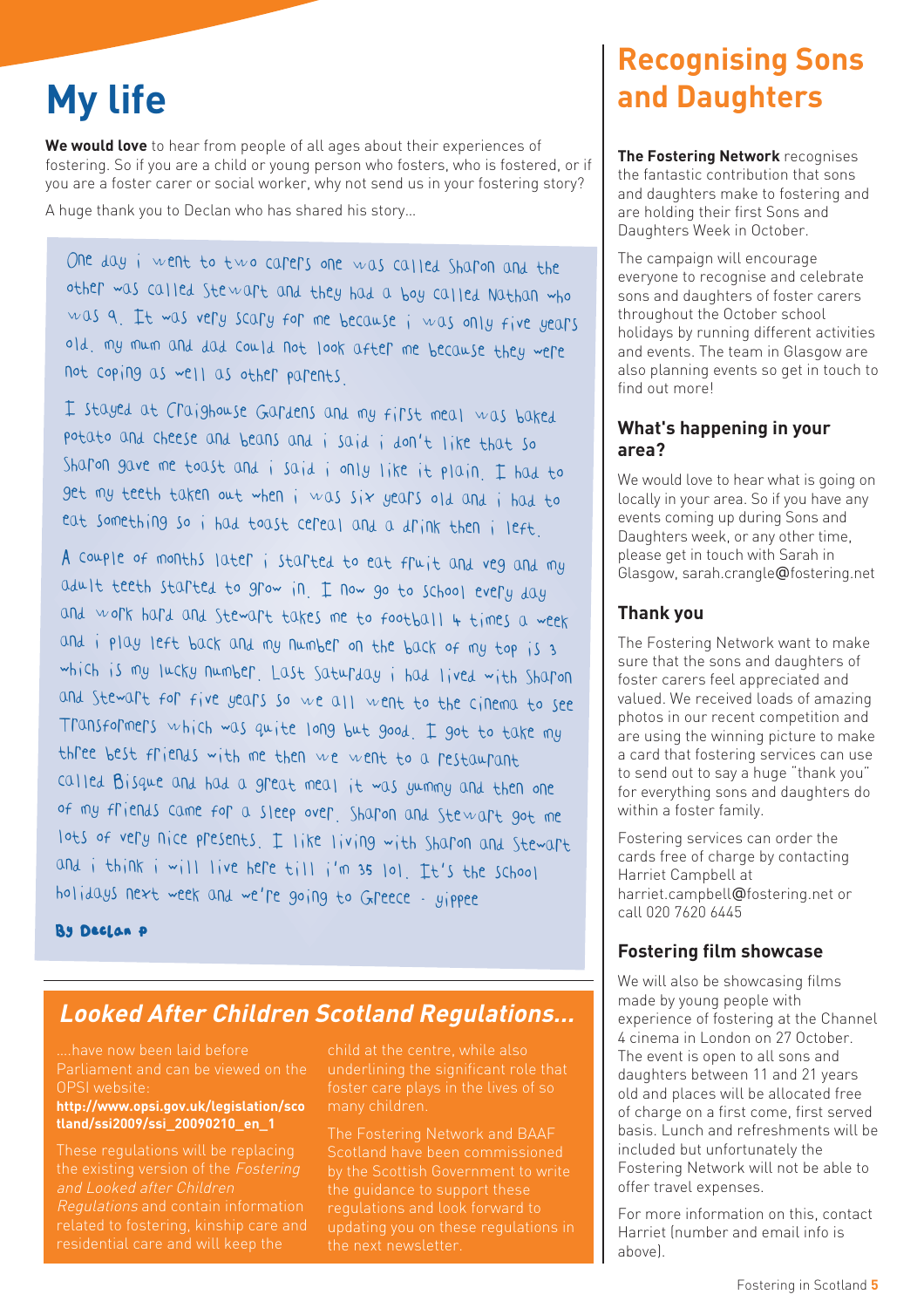

## You Can't Hear Me (Face of Time)

#### **By Cheryl Leggett**

The world around me crumbles down, The standing stones lie on the ground, I'll keep on digging through the rain, There's a way to stop this pain.

The face of time is running fast, I know I will not be the last.

And you can't hear me, It doesn't mean I'm silent. And just because I don't react, It doesn't mean my demons aren't violent.

I'm here for all the unlucky ones, They are your daughters and your sons, So why help me and not help them? Each single one's a rough-cut gem!

And you can't hear me, It doesn't mean I'm silent. And just because I don't react, It doesn't mean my demons aren't violent.

I'm freezing cold, and my hands are numb, We're breaking free of the mighty thumb, I think it's time you heard the truth, And we all stand here as the proof.

And you can't hear me, It doesn't mean I'm silent. And just because I don't react, It doesn't mean my demons aren't violent.

Most wrong things can be put right, But why on earth should we have to fight?

## **Foster Care Fortnight**

**This year's** Foster Care Fortnight kicked off in Scotland with an Open Day on Monday 11 May at the Fostering Network's office in Glasgow. The team welcomed prospective foster carers as well as those with experience (foster carers and workers) to find out more about fostering and the work of the Fostering Network. We had a great response to the day and will be holding regular open days with another event planned on Tuesday 15 September, If you know of someone who would like to find out a bit more, why not get in touch with us and come along to one of the sessions? Check our website for further information: www.fostering.net/scotland

We were delighted to be involved in the Celebration of Foster Care event hosted by the Scottish Government in Edinburgh Castle on 20 May.

Under the theme **fostering: a career that changes lives** the Fostering Network and fostering services generated a vast amount of media coverage during Foster Care Fortnight. We launched the campaign with warnings of an impending recruitment crisis. Our new survey discovered that over two-thirds of Scotland's foster carers are aged over 50 and are likely to consider retiring within the next 10 to 15 years, potentially



putting further pressures on fostering services.

Highlights included interviews on GMTV, STV, Radio Scotland, Radio Forth, Radio Central, Real Radio, and brilliant features in the Herald, and in the Scotland on Sunday's Spectrum magazine, as well as many more magazines, newspapers and radio stations.... Furthermore foster carers who had recently attended media training organised by the Fostering Network were able to put their newly developed skills to use in a number of interviews.

The Fostering Network is really pleased with the great coverage especially as it promotes the real need for more people to consider fostering as well as celebrating the amazing contribution so many fostering families make every day. We are confident that the quality media coverage will generate an increase in enquiries to fostering services as Foster Care Fortnight does every year.

Please let us know about any local activity taking place near you and your achievements.

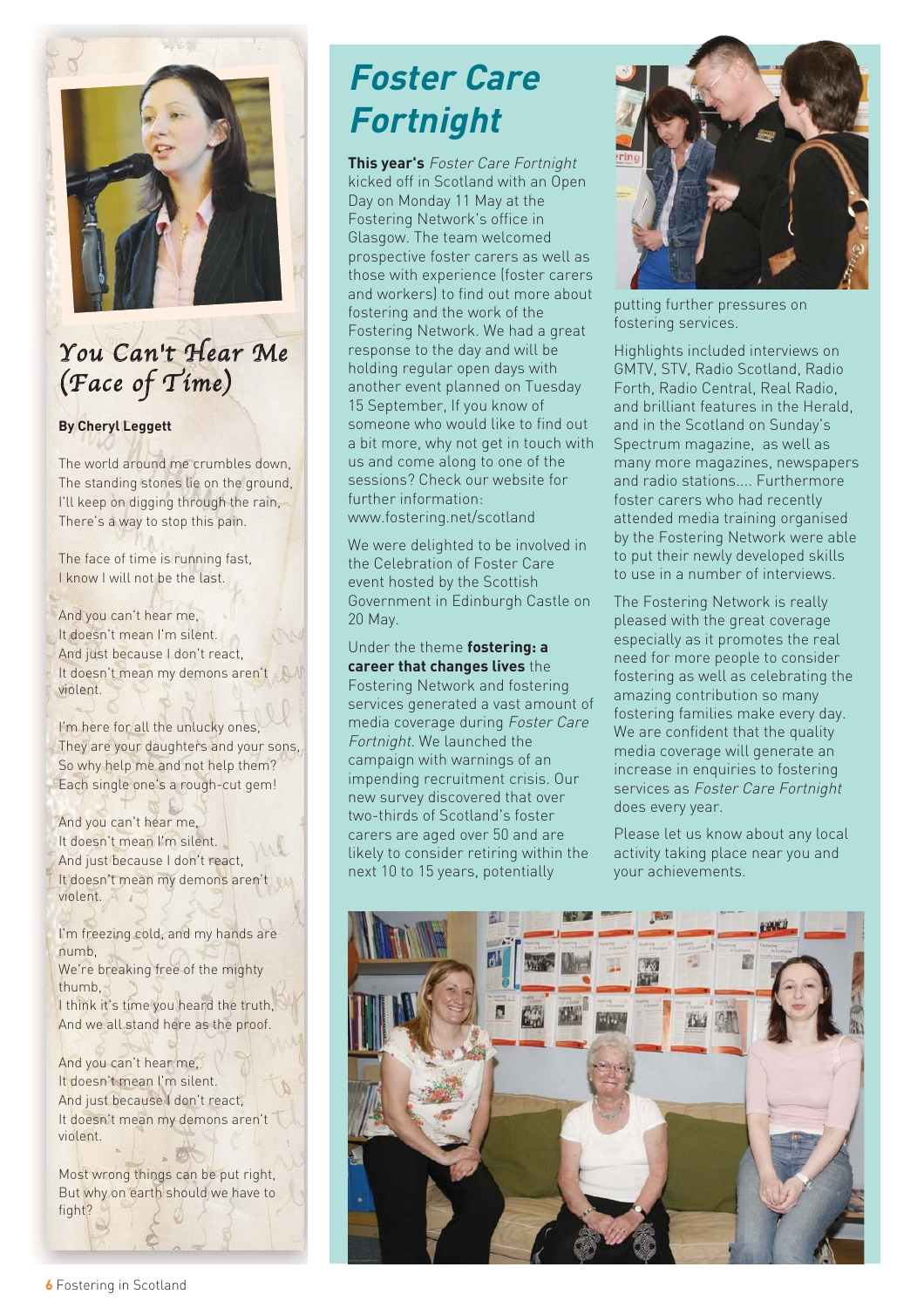# **Fostering project brings people together**

**With our recent funding** boost from the Big Lottery fund, the Fostering Network is looking forward to starting the Fostering Links project in the autumn.

The project will build upon many areas of work which were successful within earlier work. In particular it aims to reduce the isolation experienced across the country by all those involved in foster care and especially those located in the more rural areas of Scotland.

We are currently planning a series of events including focus groups and membership meetings as well as assertiveness skills training, advocacy skills training and will also be offering more media skills training for foster carers. The project will also produce a series of information fact sheets on topics of interest and we are really pleased that the funding from the Big Lottery will enable us to continue to produce this quarterly newsletter, Fostering in Scotland.

One of the key themes of the Fostering Links project is to support people directly involved in fostering to be able to take the lead in addressing the issues affecting them. The project will encourage the development of local support networks to make sure that people don't find themselves alone and feeling isolated.

The Fostering Network is also keen to appoint four Regional Advisers across Scotland who will take on a voluntary role and be supported by the organisation to link in with the project and work closely between their local area and the project. They will keep in touch with those in their local areas and be aware of the issues affecting foster carers near them. They will also feed these issues into the wider, national discussions and will play a key part in the work of the project.

We feel this is a valuable role and are looking for some special people to fill this. If you would like to find out more about this and how you could get

involved, contact Sarah Crangle.

If you have topics you would like raised through the meetings or fact sheets, or for further information on any of the work of the project contact Sarah Crangle, or keep any eye on our website, www.fostering.net/scotland



## **Fostering panels…**

**…we need you** to sign up to our fostering panel members database, www.fostering.net/activities/panels. This was launched on the Fostering Network's website earlier this year and we are encouraging members from across the country to sign up.

We are looking for a range of people including care experienced young people, experienced foster carers, parents of looked after children, independent chairs, education, medical, legal or other background to register their experience and the geographical areas they could cover.

Your details will be listed on the members only area of the website and fostering providers can search the database for potential candidates. Fostering panels carry out roles such as looking at applications from people to become foster carers and making recommendations about their approval, including terms, recommending whether someone should remain as a foster carer, and carrying out a carer's first review.

By registering your details on the website and widening the pool of panel members available, you are helping to ensure that fostering panels are made up of a range of individuals and experience.

We will also be piloting training to support care experienced young people to be involved in fostering panels - contact Sue Robertson for further information on this.